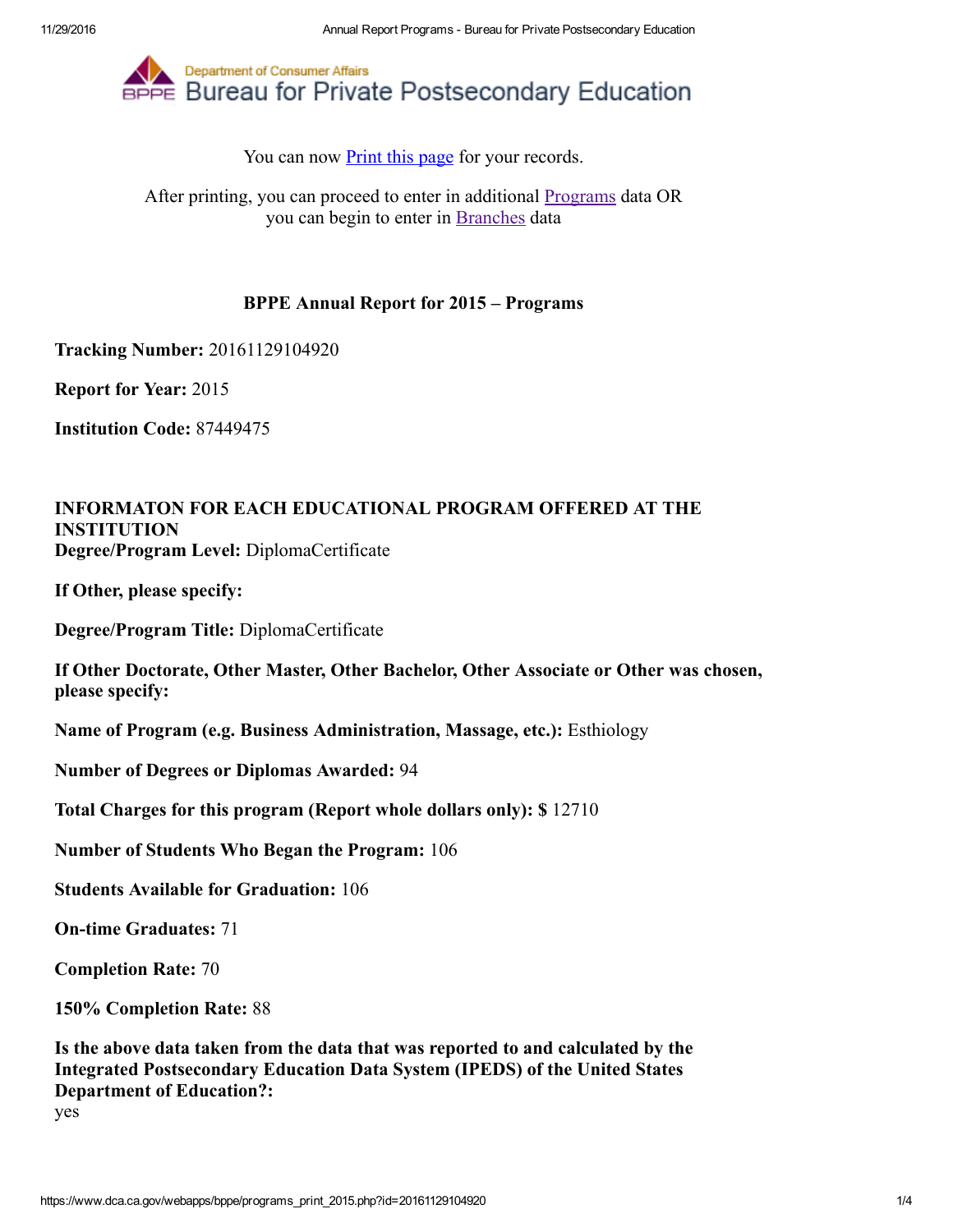PLACEMENT Graduates Available for Employment: 0

Graduates Employed in the Field: 0

Placement Rate: 0

Graduates employed in the field 20 to 29 hours per week: 0

Graduates employed in the field at least 30 hours per week: 0

Indicate the number of graduates employed: Single position in field: Concurrent aggregated positions in field (2 or more posistions at the same time): Freelance/self-employed: By the institution or an employer owned by the institution, or an employer who shared ownership with the institution:

EXAM PASSAGE RATE Does this educational program lead to an occupation that requires licensing?: yes

If Yes, please provide the information below (For each of the last two years): First Data Year (YYYY): 2014

Name of the licensing entity that licenses this field: Board of Barbering and Cosmetology

Name of Exam: Esthiology

Number of Graduates Taking Exam: 79

Number Who Passed the Exam: 76

Number Who Failed the Exam: 3

Passage Rate: 96

Is this data from the licensing agency that administered the exam?: yes

Name of Agency: Board of Barbering and Cosmetology

If the response to #28 was no, provide a description of the process used for attempting to contact students:

Second Data Year (YYYY): 2014

Name of the licensing entity that licenses this field: Board of Barbering and Cosmetology

Name of Exam: Esthiology

Number of Graduates Taking Exam: 65

Number Who Passed the Exam: 63

Number Who Failed the Exam: 2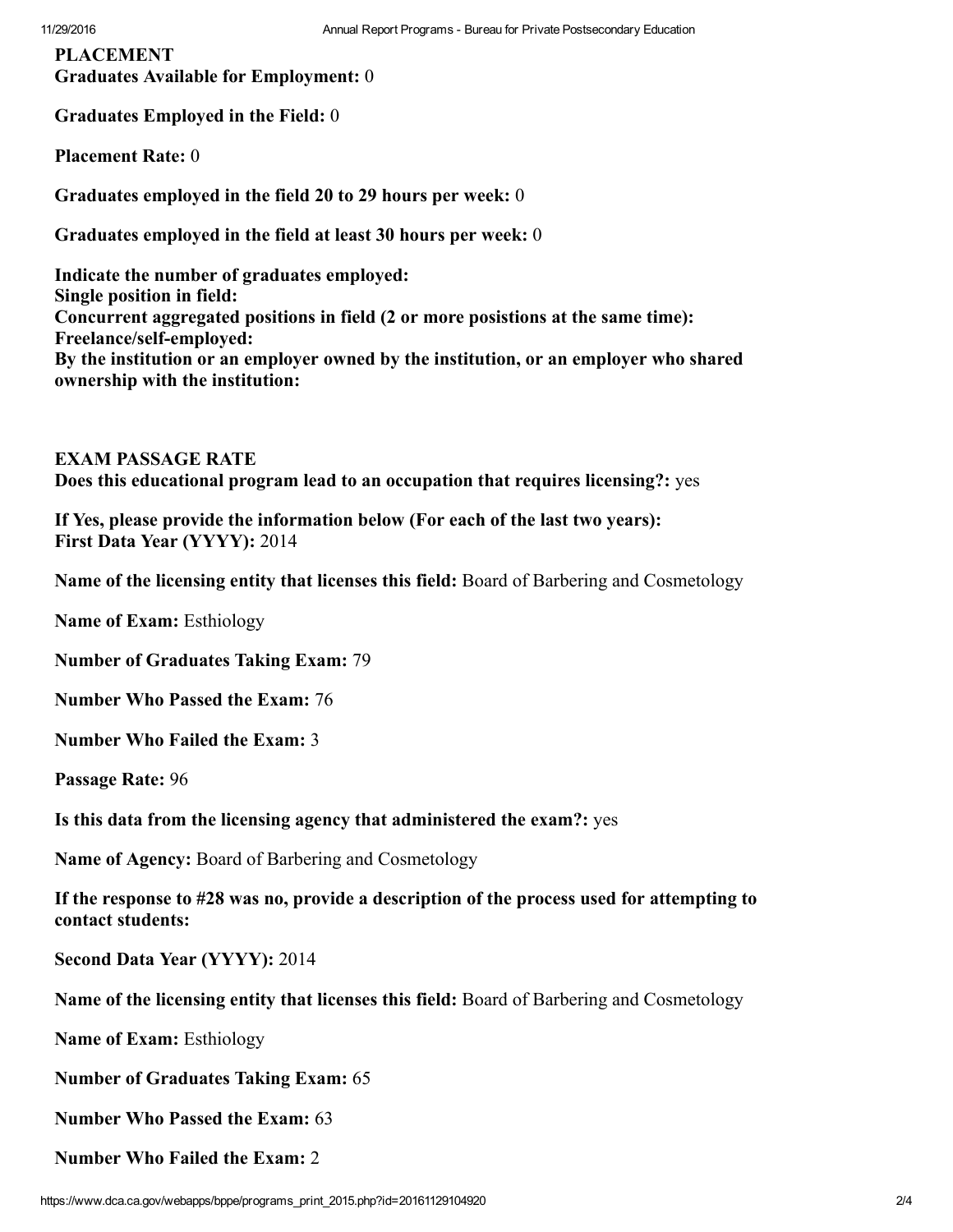Passage Rate: 97

Is this data from the licensing agency that administered the exam?: yes

Name of Agency: Board of Barbering and Cosmetology

If the response to #37 was no, provide a description of the process used for attempting to contact students:

Do graduates have the option or requirement for more than one type of licensing exam?:

Provide the names of other licensing exam options: Name of Option/Requirement: Gerard Gibbons

Name of Option/Requirement: Gerard Gibbons

Name of Option/Requirement: Gerard Gibbons

SALARY DATA Graduates Available for Employment: 0

Graduates Employed in the Field: 0

Graduates Employed in the Field Reported receiving the following Salary or Wage:

 $$0 - $5,000:0$ 

- $$5,001 $10,000:0$
- $$10,001 $15,000:0$
- $$15,001 $20,000:0$
- $$20,001 $25,000:0$
- $$25,001 $30,000:0$
- $$30,001 $35,000:0$
- $$35,001 $40,000:0$
- $$40,001 $45,000:0$
- $$45,001 $50,000:0$
- $$50,001 $55,000:0$
- $$55,001 $60,000:0$
- $$60,001 $65,000:0$

 $$65,001 - $70,000:0$